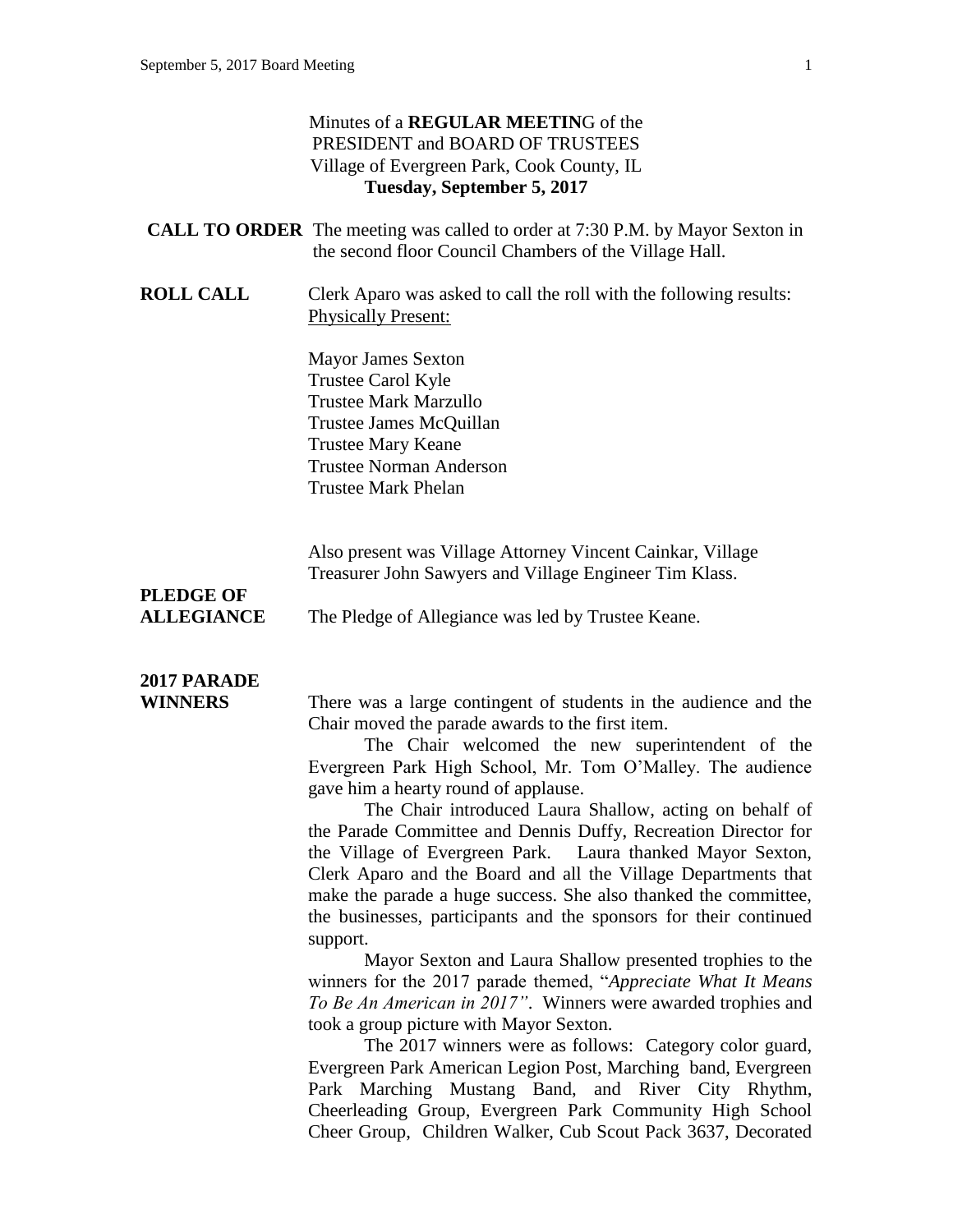car with marchers, Daughters of the American Revolution, Musical Float, Thompson-Kuenster Funeral Home, Professional Float, Holiday Outdoor Décor, (first year in the parade), Recreational Vehicle, Home Base Services, Specialty car, Medinah Car Club, Sports Team, Evergreen Park Stallions, Specialty Truck, Pappy's, Unique Group, Stanford Battery, Vehicles (Motorcycle) St. Bernadette Church,( driven by Father Ben dressed as a cow) Vehicle with Marchers, First United Methodist Church, Walkers, LePar Animal Hospital, New Entry, Disability Defender, and Village Recognition Award to Village Clerk, Cathy Aparo.

Laura presented a special Village recognition award to the Evergreen Park Village Clerk, Cathy Aparo for all her help over the past (33) thirty three years with the parade. Clerk Aparo accepted the trophy and thanked all the other members of the committee and the Village for this wonderful honor.

The Mayor congratulated all the winners and thanked Laura Shallow and Recreation Director Dennis Duffy for another great year. The audience gave the winners a hearty round of applause.

- **OPEN PUBLIC** The Chair made the following announcements:
	- 1. Former License Inspector, Bill Ward passed away and the wake will be at Thompson Kuenster Funeral Home Sunday and funeral at St. Bernadette on Monday. The Chair stated Bill was a wonderful man and will be missed by many.
	- 2. Related an email from a former State Police Officer and resident commending the EP Police on their quick response to a situation at his home.
	- 3. There will be a Public Hearing on September 18, 2017 at 7:30 p.m. in the Village Board Room to consider the proposed issuance not to exceed \$1,800,000 aggregate principal amount of Revenue Bonds. Proceeds go to (Gateway Montessori Project), Series 2017- to be loaned to Gateway Montessori School, Inc. There is no fee or liability to the Village.
	- 4. Thanks to our County Commissioners, Stanley Moore and John Daley for the generous monies of \$150,000 for sewer lining projects. Thanks to Tim Klass, Bill Lorenz and Mike Knieps for overseeing this project.
	- 5. Village vehicle stickers remain on sale at the Village Hall. The deadline is September 15, 2017 for purchase and display. The currency exchange on  $95<sup>th</sup>$  & Kedzie is also selling stickers. New this year PLS Check Cashers at  $2507$  W.  $95<sup>th</sup>$ Street is also selling stickers 7 days a week from 6 am to midnight.
	- 6. On Sunday, September 10, 2017 Evergreen Park's own, Perry Danos, and his Band Back Street, will give a free concert at 5:00 p.m. at our new Park.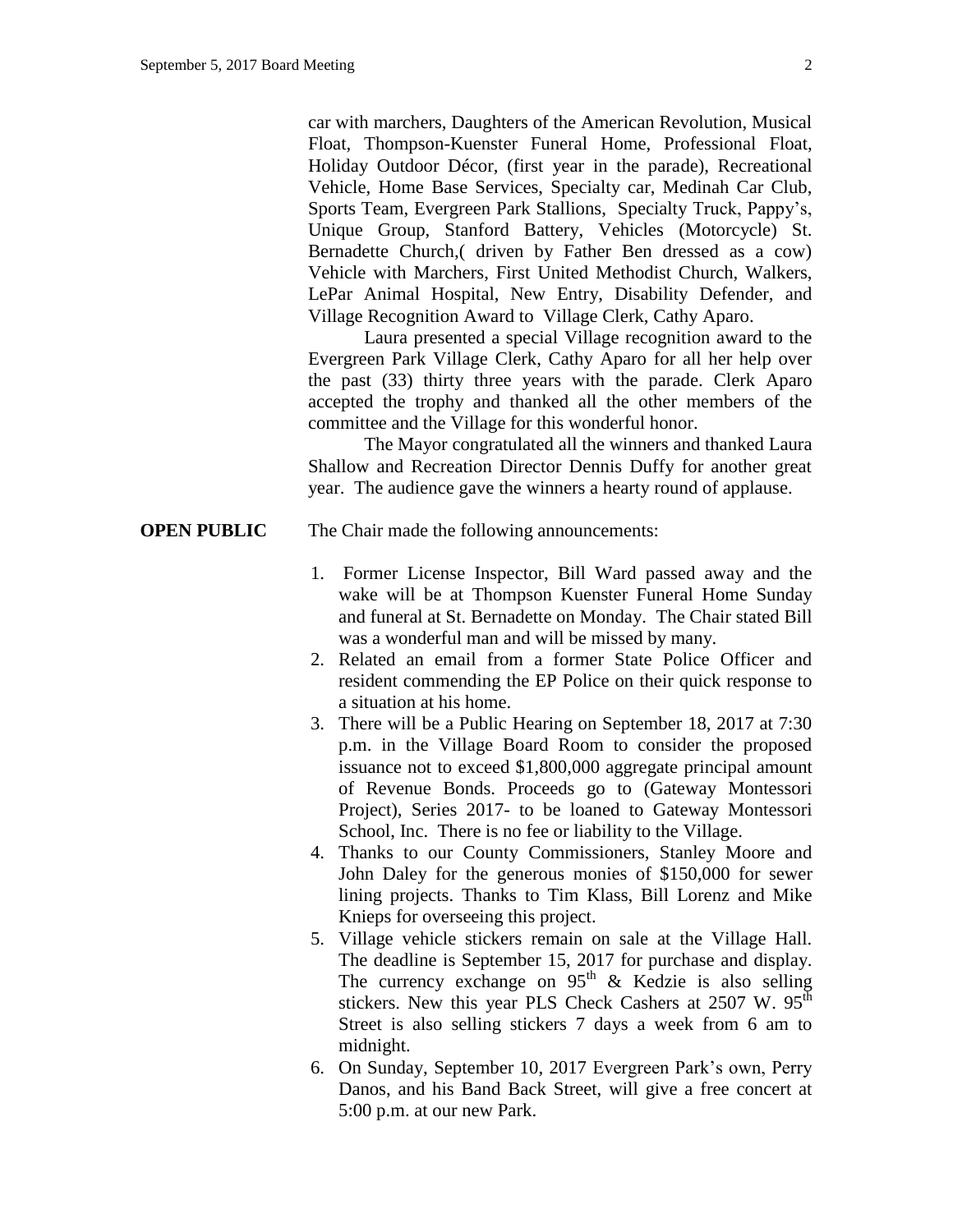- 7. Everyone is encouraged to attend a free Sunday concert on September 17, 2017 at 5:00 p.m. at the Park; Katie Quick performs a variety of live music.
- 8. Friday, September 22, 2017 at 3:30 p.m. the Evergreen Park Community High School will host the annual Homecoming Parade with the football game to follow.
- 9. The Village of Evergreen Park will host the annual Hot Rod Classic Car Show at Yukich Field on Friday, September 29, 2017 from 3-10 p.m. proceeds benefit the March 4 Meg.
- 10. Sunday, October 15, 2017 from 9:00 a.m. to 2:00 p.m. the Knight Family will host a 5k for TK walk event followed by a picnic in honor of Tony Knight.
- 11. Farmers Market continues on Thursdays from 7:00 am-1:00 pm at

Yukich Fields.

### **OPEN PUBLIC**

**AUDIENCE** NONE.

### **REGULAR**

**AGENDA** Motion by Trustee Phelan second by Trustee McQuillan to waive the reading of the minutes of the August 21, 2017 Regular Meeting by the President and Board of Trustees and approved as presented was passed by unanimous voice vote and so ordered by the Chair.

### **RESOLUTION**

**NO. 21-2017** Motion by Trustee Marzullo second by Trustee Kyle, to approve **Resolution NO. 21-2017** with expenditures of the General Corporate Fund of \$ 931,777.54 and the Water Management Fund in the amount of  $$114,437.81$  and the 95<sup>th</sup> Street TIF Fund, \$ 23,971.05 and the Street Bond Fund \$ 25,420.00 for a total of \$ 1,095,616.40. Upon roll call, voting YES: Trustees Kyle, Marzullo, McQuillan, Keane, Anderson and Phelan; voting NO: NONE. The motion was passed and so ordered by the Chair.

**WATER COLLECTORS**

**REPORT** Motion by Trustee McQuillan second by Trustee Keane to approve the Water Collector's report in the amount of \$ 743,437.05 for August 2017 for information and file. The motion was passed by unanimous voice vote and so ordered by the Chair.

# **COLLECTORS**

**REPORT** Motion by Trustee Marzullo second by Trustee Phelan to approve the Village Collector's report for August 2017 for information and file in the amount of \$ 3,244,233.06. The Chair noted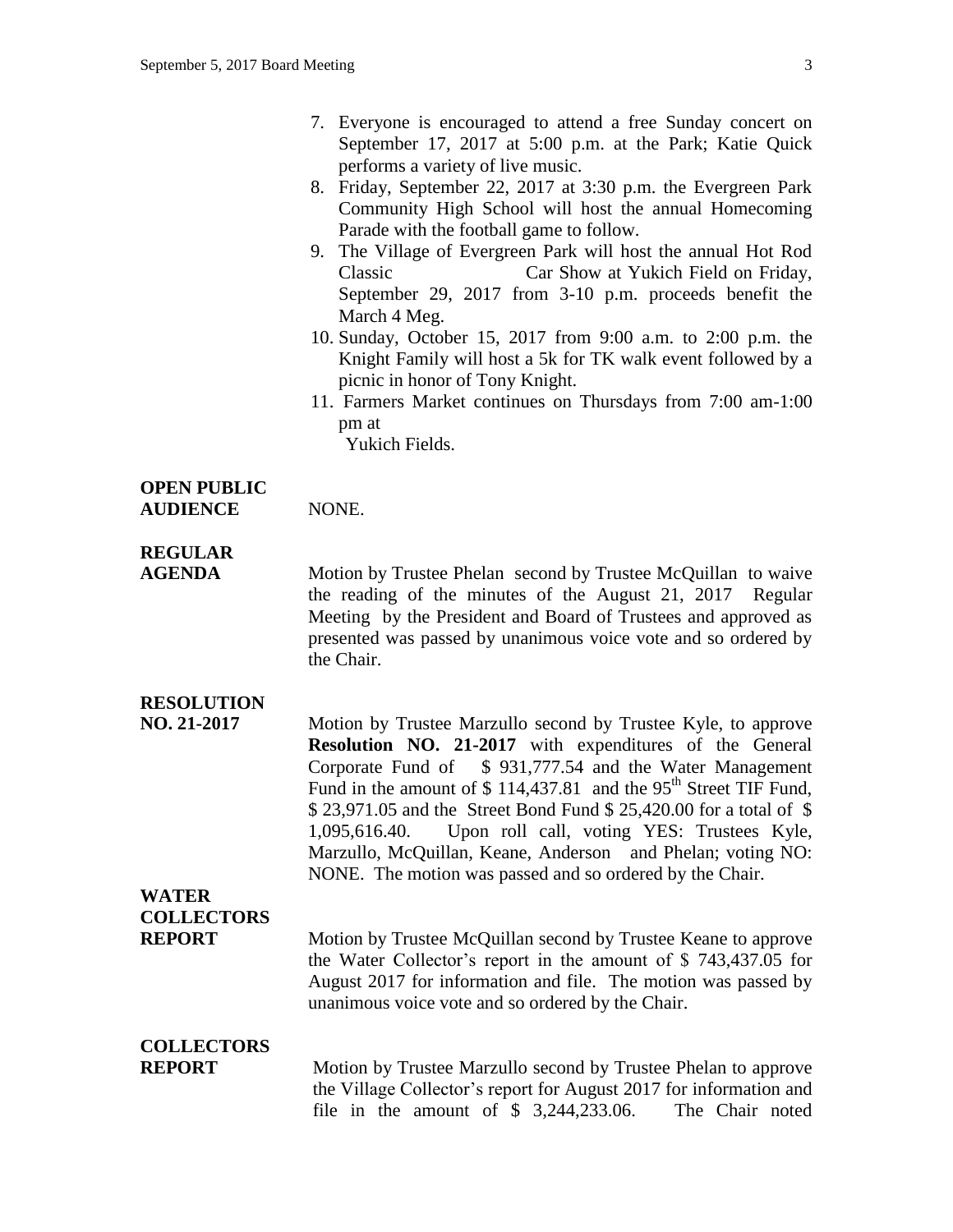approximately \$1.3 million is property tax. The motion was passed by unanimous voice vote and so ordered by the Chair.

# **BUSINESS**

**CERTIFICATES** *NO BUSINESS APPLICATIONS AT THIS TIME.*

## **RECOGNITION OF DEPUTY CHIEF**

**DENNIS O'DOWD** The Chair recognized Deputy Police Chief, Dennis O'Dowd who is retiring on September 15, 2017 after (3) thirty six years. Dennis started as a patrol officer in June 16, 1981 and steadily advanced through the Police ranks. On September 15, 2000 he was named Deputy Chief of the Evergreen Park Police Department. The Chair introduced Dennis's wife, Linda and their family and friends in the audience. He thanked them for the many sacrifices they made while Denny kept the people of Evergreen Park protected.

> Deputy Chief O'Dowd thanked the Mayor and the Board and the entire Police Department for their support. He also thanked all the Village Department Administrators that have been part of his team of support. The audience gave him a hearty round of applause.

> Police Chief Michael Saunders stated he and Denny were partners in patrol and in the Detective Division. Chief Saunders stated he thinks of Denny like a brother. Adding he owes a great deal to Denny because his success was made possible by Denny's unwavering commitment to the people of Evergreen Park. The Board and the audience gave Deputy Chief O'Dowd a standing ovation.

## **POLICE DEPARTMENT**

**PROMOTIONS** Motion by Trustee Phelan second by Trustee Kyle to approve Police Chief Saunders request to promote Captain Keith Hojek to the appointment of Deputy Chief of Police. Sergeant Stephen Hart was appointed to Lieutenant and Officer Richard Soso was appointed to Sergeant. The Chair introduced Deputy Chief John Eisenbeis in the audience. Upon roll call, voting YES: Trustees Marzullo, McQuillan, Keane, Anderson, Phelan and Kyle; voting NO: NONE. The motion was passed and so ordered by the Chair. The Board and the audience gave all of them a hearty round of applause.

**POLICE**

**VEHICLE** Motion by Trustee McQuillan seconded by Trustee Marzullo to approve the Police Chief's request to purchase one (1) Police vehicle from Currie Ford for the price of \$27,576. This will be purchased with a JAG Federal Justice Assistant Grant total \$30,000. The remaining grants funds \$2,424 will go toward the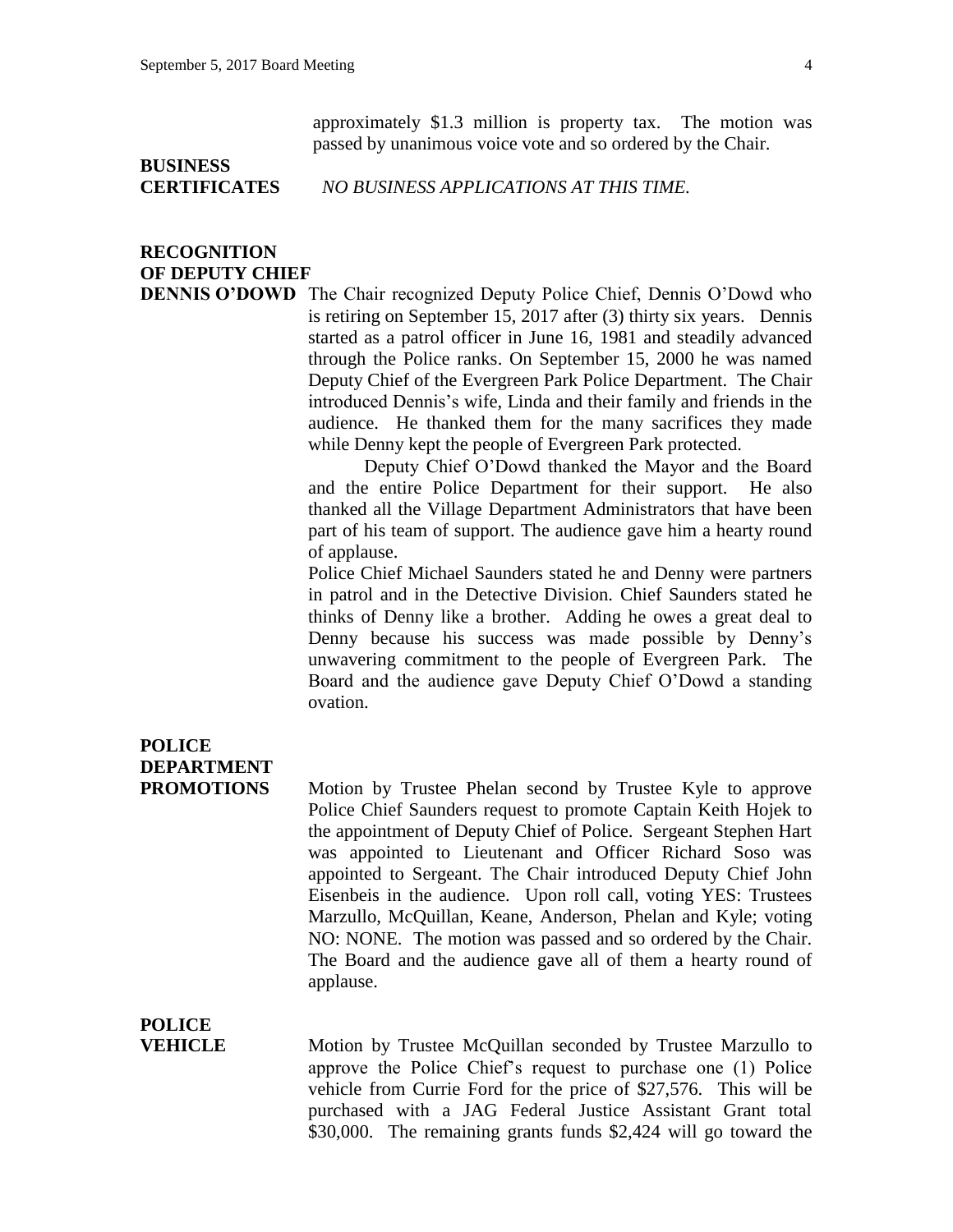purchase of Mobile Data Terminal (in car computer) in accordance with the grant. Upon roll call, voting YES: Trustees McQuillan, Keane, Anderson, Phelan, Kyle and Marzullo; voting NO: NONE. The motion was passed and so ordered by the Chair.

#### **PROCLAMATIONS MVCC 50TH ANNIVERSARY AND CONSTITITUION**

**WEEK** Motion by Trustee Marzullo second by Trustee Kyle to approve (2) proclamations, "PROCLAIMING *THE WEEK OF SEPTEMBER 17-23, 2016 AS CONSTITUTION WEEK IN THE VILLAGE OF EVERGREEN PARK, ILLINOIS;" and Proclamation of "Congratulations to Moraine Valley Community College upon its 50th Anniversary."* Upon roll call, voting YES: Trustees Keane, Anderson, Phelan, Kyle, Marzullo and McQuillan; voting NO: NONE. The motion was passed and so ordered by the Chair.

## **QUEEN OF**

**MARTYRS** Motion by Trustee Anderson second by Trustee Kyle to approve the request from Queen of Martyrs for a Homecoming Parade on Saturday, September 16, 2017 (with a route change). Upon roll call, voting YES: Trustees Anderson, Phelan, Kyle, Marzullo, McQuillan and Keane; voting NO: NONE. The motion was passed and so ordered by the Chair.

# **ENGINEER'S**

**REPORT** Mr. Klass had no report.

# **ATTORNEY'S**

**REPORT** Attorney Cainkar had no report.

### **DEPT. HEADS**

**REPORTS** Mr. Feltz, Youth Director reported October 1 through November  $30<sup>th</sup>$  the annual coat drive will begin. Drop off is Monday thru Friday 9 am to 5 pm. at the Community Center, Room 105.

> Dennis Duffy, Recreation Directed reported the fall /Winter Rec. Book is on line and available at the Community Center and the Village Hall.

> He added 200 athletes are participating in soccer and there are 90 children are signed up for preschool.

**BIDS** Motion by Trustee Kyle second by Trustee McQuillan to approve PW Director Lorenz's request to sell on the web a 1994 L-8000 Ford dump truck and 2 old plows (11 feet wide). He also requested permission to junk the old #36 F-250 with 120,000 miles. Upon roll call, voting YES: Trustees Phelan, Kyle, Marzullo, McQuillan,